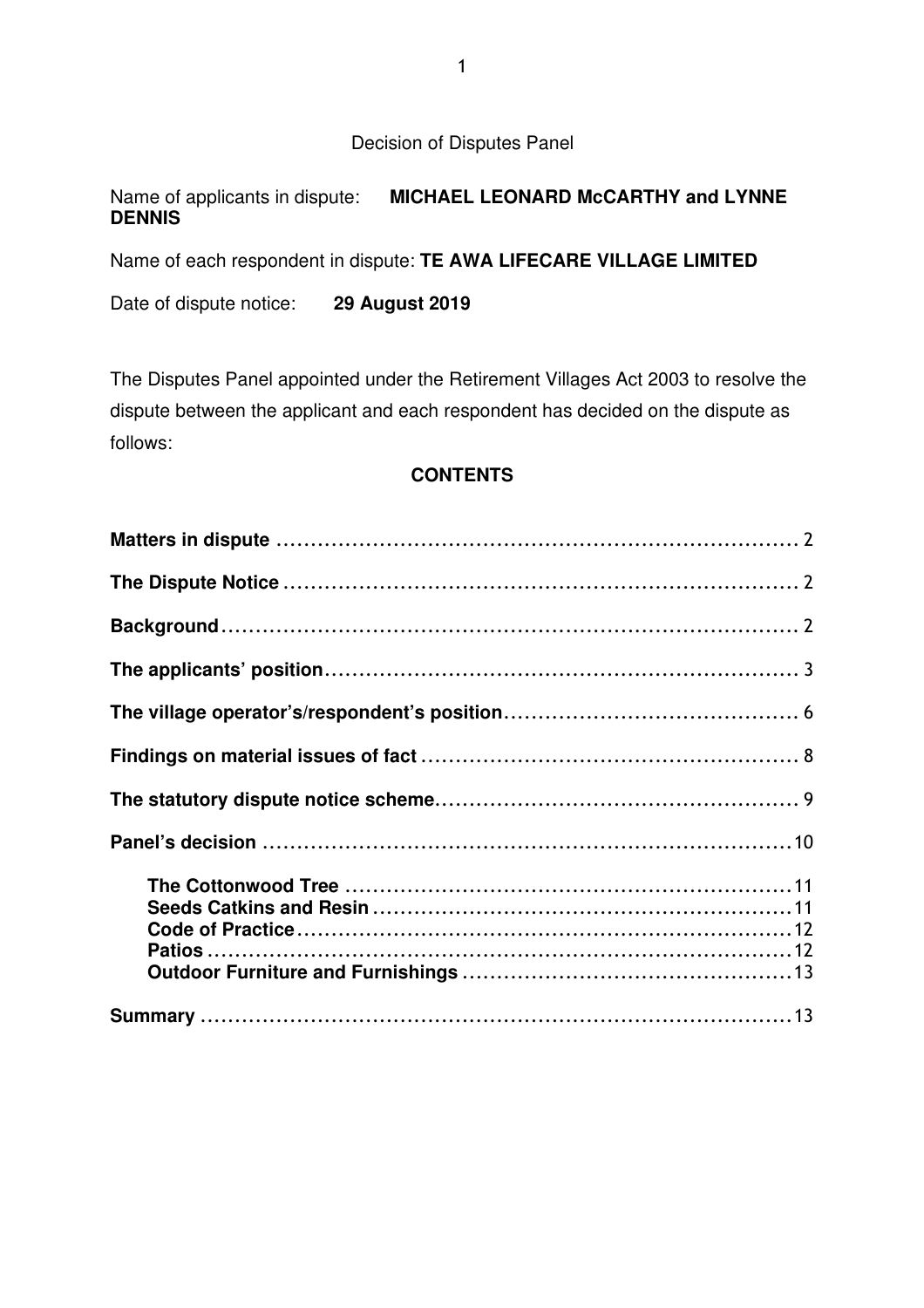### **Matters in dispute**

- 1) Whether there has been any breach by the village operator of its obligations owed to the applicants in respect of their occupancy of Villa No 7, Te Awa Lifecare Village, 1866 Cambridge Rd, Cambridge, New Zealand and specifically with an adjoining Cottonwood tree and its seeds, catkins and resin.
- 2) Costs.

## **The Dispute Notice**

1. The applicants gave to the village operator a dispute notice dated 29 August 2019 to which there was a reply with documents dated 25 September 2019. I was appointed by the village operator as disputes panel to resolve the dispute, the parties then signed Agreed Terms of Engagement of my appointment, and I conducted a pre-hearing conference by telephone and gave directions for timetabling for resolution of the dispute. The parties agreed that I would make a decision on the dispute on paperwork provided by them in accordance with the timetable that had been fixed.

## **Background**

- 2. The retirement village is the Te Awa Lifecare Village at Cambridge Rd, Cambridge. The applicants are occupants of Villa 7. There is growing on the village site adjacent to the villa a Populus tree, identified as a Cottonwood (referred to herein as "**the Cottonwood tree**".).
- 3. In December 2017 the applicants applied to enter into an Occupation Right Agreement ("**ORA**") for the villa. At that stage the village was in the early stages of development and construction of the villa had not been completed. The Cottonwood tree was growing on site at the time.
- 4. On 27 February 2018 the applicants signed an ORA and some of its clauses are mentioned below.
- 5. The application by the applicants for an ORA for the villa was expressly subject to their confirming an acceptable plan for the site which was satisfied on 13 August 2018.
- 6. By 6 September 2018 construction of Villa 7 had been completed and the applicants commenced occupation of it that day.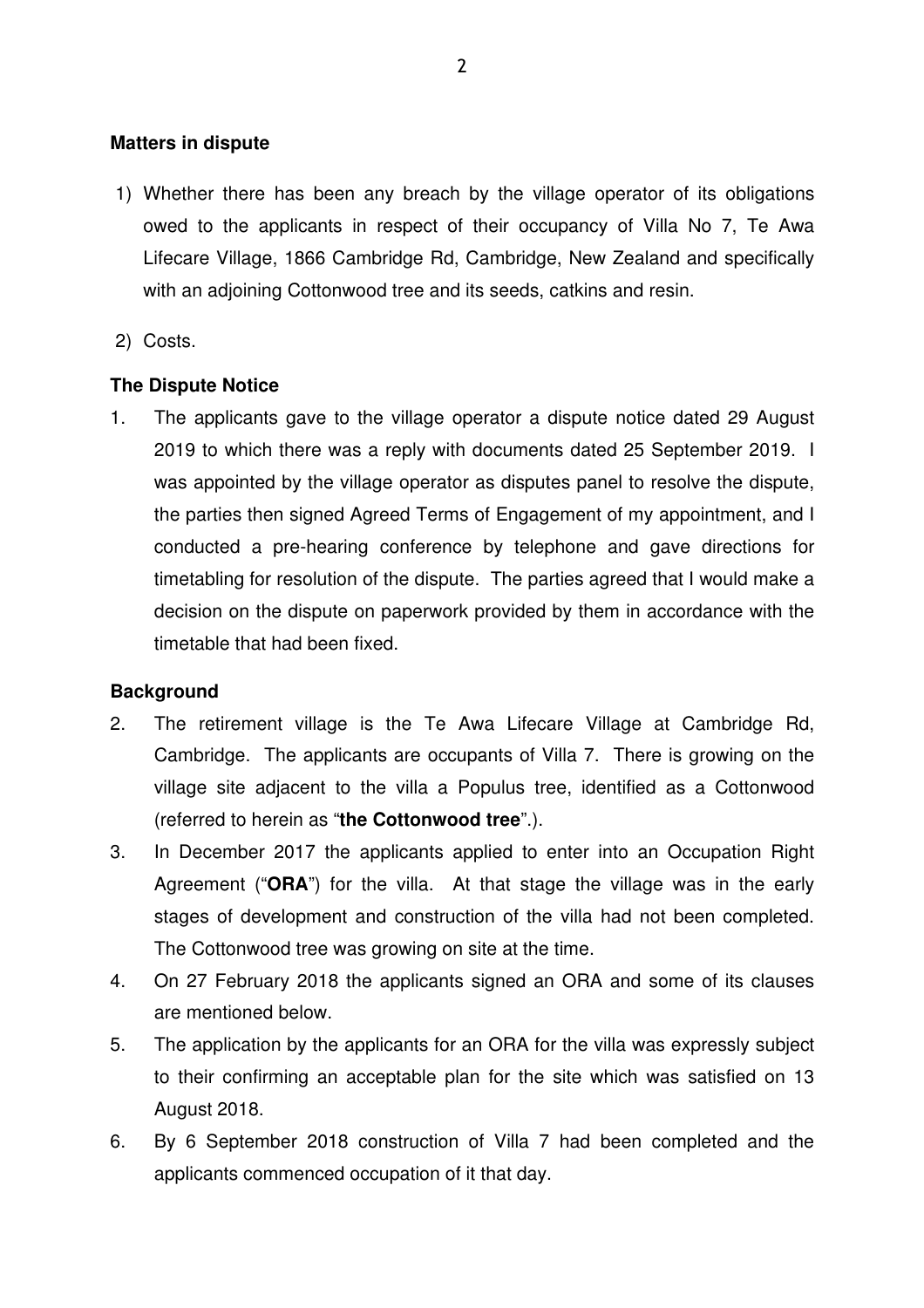- 7. On 29 October 2018 the applicants sent an email to the village operator complaining about the tree and requesting its removal. There were then further exchanges between the parties which included:
	- 7.1. A complaint from the applicants by letter dated 13 June 2019 that the outdoor areas could not be used for their intended uses.
	- 7.2. A meeting of the parties with a representative of the statutory supervisor on 15 July 2019; followed by a written record of the meeting and a statement of the village operator's proposals concerning the issues between the parties.
	- 7.3. An email from the applicants dated 20 July 2019 declining those proposals.
	- 7.4. Am email from the village operator dated 29 July 2019 referring to a plan of action for removal of limbs to reduce the span of the tree, to advance the eastern and western boundary planting of specimen trees to Spring 2019, and for review of the life of the Cottonwood tree in August 2020.
	- 7.5. About 7 August 2019 the village operator had certain pruning work done to the Cottonwood tree.
- 8. In accordance with required dispute resolution procedures the matter was referred to the statutory supervisor, Covenant Trustee Services Limited ("**Covenant**") and it made certain recommendations on 15 August 2019. Those recommendations were rejected by the applicants as was a suggestion for mediation.
- 9. The dispute notice and response thereto followed resulting in this current dispute panel procedure.

## **The applicants' position**

- 10. The applicants' position is that the Cottonwood tree drops seeds covered in resins, catkins and filaments all full of resin. The resin clings to what it falls on and is "almost impossible to remove easily".
- 11. During the 2018/2019 summer this continued causing the applicants to clean furniture and tiles continuously; and even into the autumn. The leaves dropping from the trees still had seeds and resins. There were twigs and small branches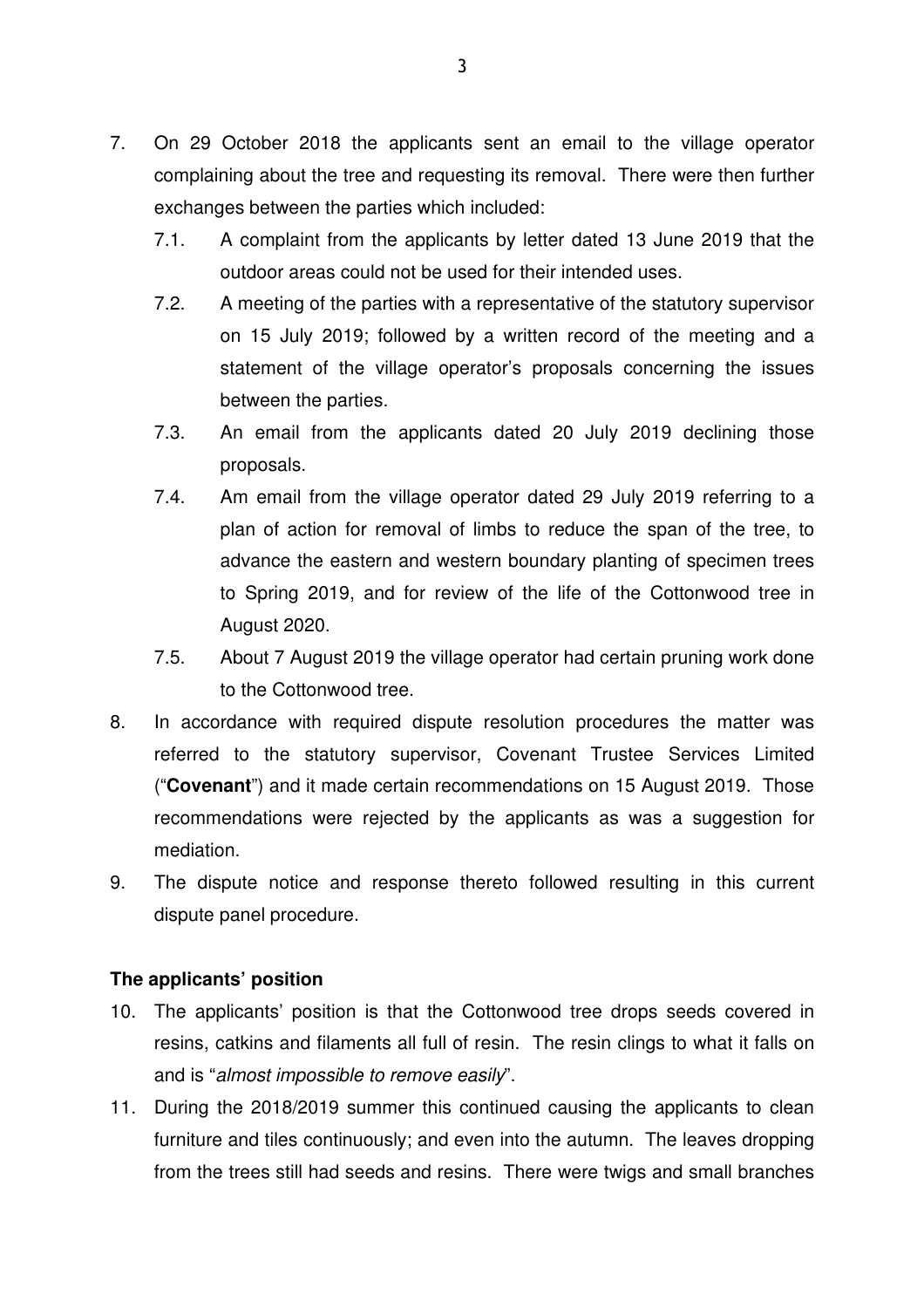continuously falling throughout the winter months which "clonk and bang onto the roof all times of day and night" which was annoying and distracting.

- 12. The statement sent to me as disputes panel also referred to health concerns for Ms Dennis. This was not a matter mentioned in the dispute notice (although there is reference to "the problems of the tree" of which further reasons would be given). The results of tests were inconclusive, it was said, with retesting requiring to be done at a relevant part of the season.
- 13. The submission from the applicants referred to the detail of a Cottonwood tree as a male Populus growing 20 - 40 meters in height and spanning 15 - 20 meters; with flower catkins and pollen catkins creating seed capsules which can release 40,000,000 seeds from one tree. It is said that the seeds or buds are flammable and "make a huge mess" with white piles of fluffy seeds along driveways, landscaping, roofs and gutters.
- 14. It is the applicants' position at the time of design and production of conceptual plans for the villa they requested that the outside areas conform to their desired lifestyle as they enjoyed entertaining and eating outdoors. They referred to the furniture that they had purchased for outdoor living. They said the problems began with resin being deposited all over the cane woven furniture which needed removal on a daily basis as a painstaking task.
- 15. Secondly when they were sitting outside resin or a seed dropping onto a person could leave yellow stains and causing further staining if transported indoors. These stains were not easily removed and they were embarrassed checking visitors for stains on clothing or shoes.
- 16. The applicants referred to resin over parked cars with the need to remove this. They said that it is only for approximately 12 weeks in a whole year (23% of the time) that they are clear of varying degrees of nuisance.
- 17. Their claim is that the villa and surrounding areas do not fit the criteria for its intended use. Their position is that they require that the Cottonwood tree be removed to allow the villa to be used for its intended purpose.
- 18. There was reference to attempts that had been made to settle the dispute which I need not go into. It is open to any party to a dispute, including a retirement village dispute, to settle the dispute by negotiation or mediation in the normal way. The procedures in the current Code of Practice indeed require that this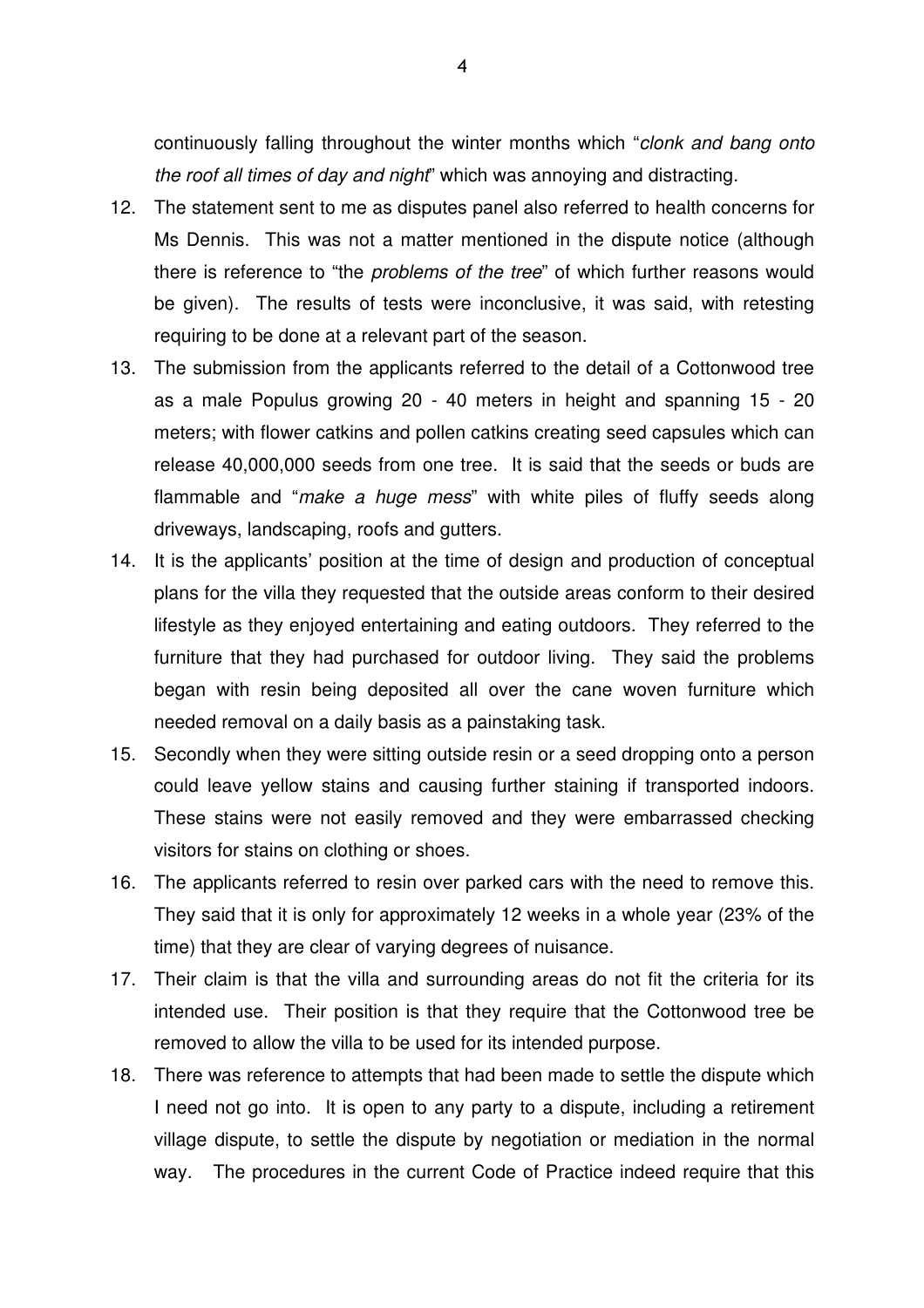be done. No party is obliged, however, to reach a settlement and I do not hold it against either party that they have not settled the matter (although it could be relevant to the question of costs). I must decide the matter on the basis of legal issues and within the Retirement Villages Act 2003 ("**the RV Act**") framework.

- 19. The applicants referred to the Cottonwood tree having been reduced in size by the village operator by about one-third its height and also as to its span. The applicants say that this has had an effect of reducing the problems for the current (2019/2020) season but it has not eliminated them and they will still have to deal with resin to a lesser degree. They said it also raises the question whether there will be annual pruning to maintain the lesser amount of debris.
- 20. The applicants say that there has never been additional time spent cleaning areas impacted by resin as had been recommended (presumably by the statutory supervisor) and the applicants have no confidence that any further attempt will occur.
- 21. Any question of review of removal of the tree in August 2020 gives the applicants no confidence in any favourable solution as there was no definite timeframe and no certainty of outcome.
- 22. The submission then went on to refer to other female trees in the vicinity and resultant fluff from them and the assumption from the applicants that they will need to tolerate the debris situation until any clean-up has occurred. The applicants consider that the village operator is using "the wrong sort of trees for a retirement village".
- 23. After a six week vacation taken by the applicants ending October 2019 their first job, they said, was to sweep and wash the driveway and clean furniture of resin but that even one month later deposits of resin on the patios still required cleaning.
- 24. They said that when they purchased they thought maintenance would occur adequately and require little input from them but this has not proven to be the case.
- 25. There was reference then to a Plane tree recently planted on the western boundary and its distance from the Cottonwood tree and a future problem with light when both trees reached full span and height and spread.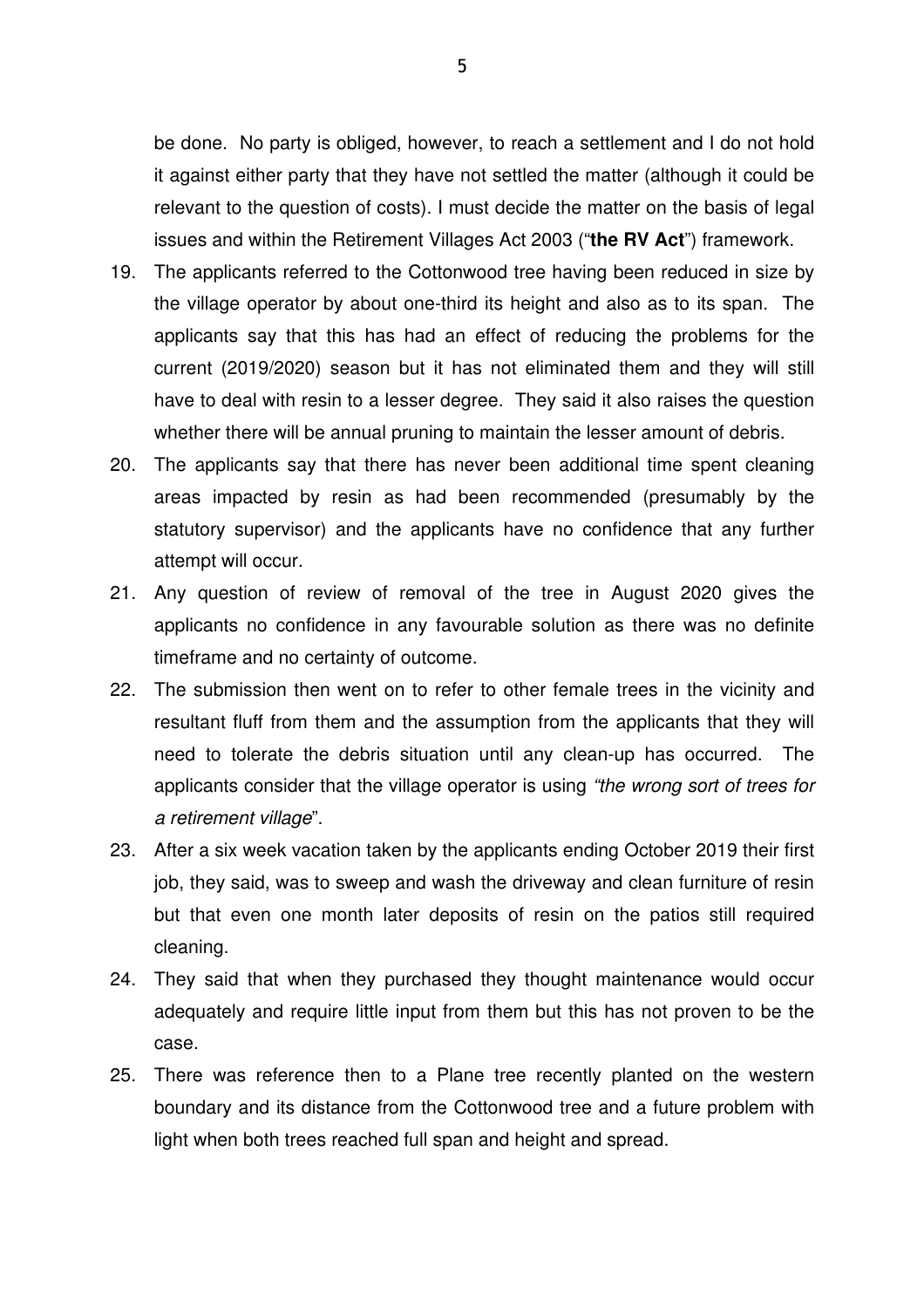- 26. They referred to a breach of a duty of care to disclose further development of the western boundary by the village operator. That is not something mentioned in the dispute notice.
- 27. The Summary referred to a duty of care they claim was owed by the village operator to inform them of the ramifications of living next to the Cottonwood tree in close proximity to the villa which is more a farm tree than a residential tree; and failure to inform of the proposed planting of large trees on the western boundary.
- 28. The Summary referred to lack of maintenance and concluded that the tree should be removed because the applicants can only use affected areas for 23% of the year leaving 77% of that time when they are unfit for intended purpose.
- 29. The applicants produced 54 photographs taken between 4 November 2018 and 19 February 2020. These show the Cottonwood tree before and after the August 2019 pruning by the village operator; the seeds and the catkins and debris falling from that tree; deposits on cane furniture, the roof and the patio, and the Plane trees on the western boundary. I have looked carefully at all of those and noted what they show.
- 30. In their reply submission the applicants effectively alleged breaches by the village operator of clauses 5.4 and 5.6(a) of the ORA and the obligations under sections 40 and 40.1 of the Retirement Villages Code of Practice 2008 (incorporating variations to April 2017) (which the village operator is required to comply with under clause 5.19 of the ORA). It was said that, even since reduction in size of the tree, maintenance has not been satisfactory for the applicants to be able to use their eastern terrace.
- 31. The applicants accepted that the resins and seeds had reduced significantly "this last season" (which I take to mean after the August 2019 pruning) but expressed their concern as to what would happen in following seasons and that "if the tree is not reduced significantly every year to maintain it, than the total extent of problems will return".

## **The village operator's/respondent's position**

- 32. The reply by the village operator to the dispute notice referred to:
	- 32.1. The essential sequence of events as outlined above.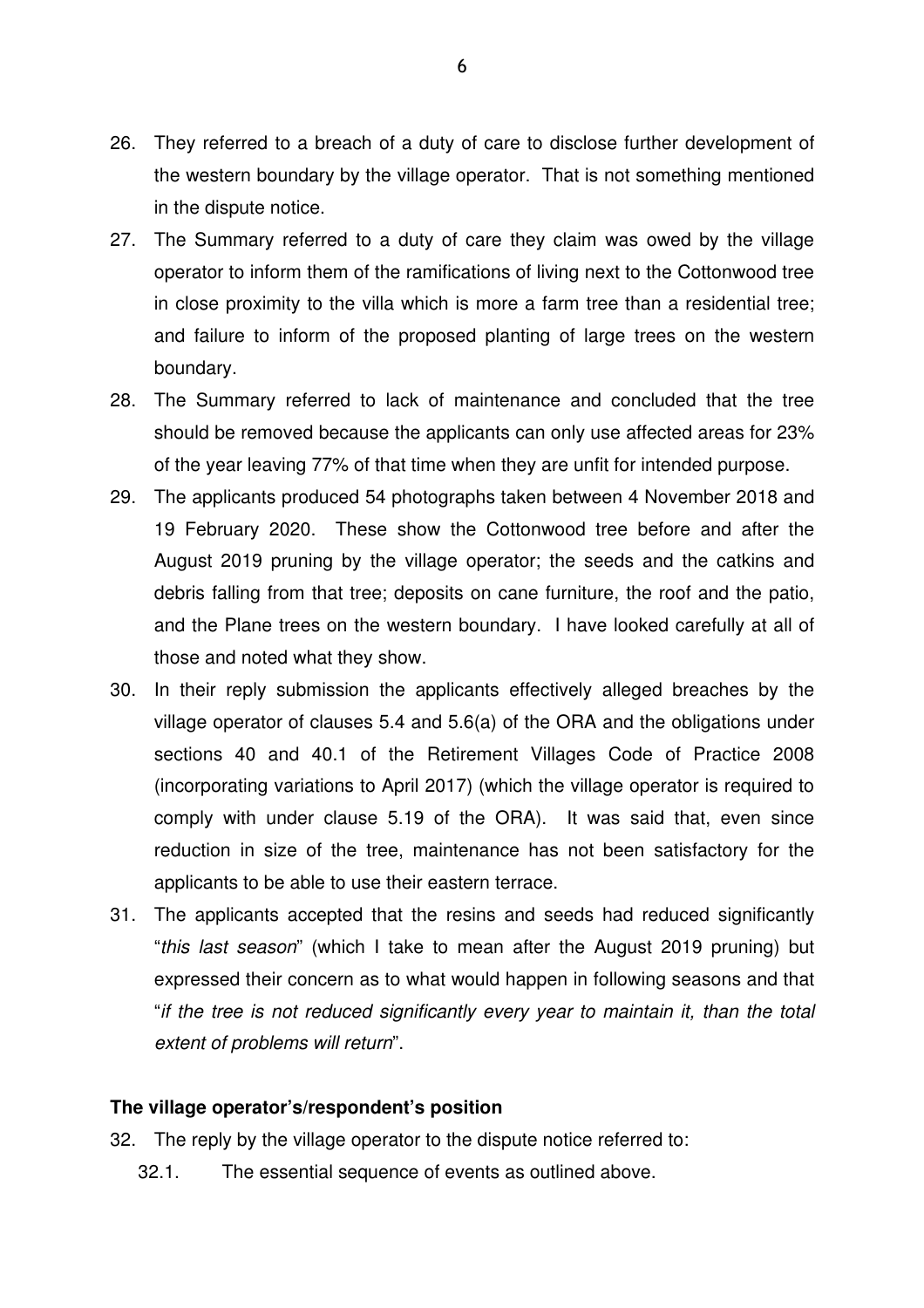- 32.2. The complaint by the applicants to the village operator in October 2018 requesting that the tree be removed.
- 32.3. The further complaints and processes that had been followed including attempts to resolve the matter by the statutory supervisor to resolve the matter, and to
- 32.4. The express provisions of clauses 4.1(a), 5.4 and 5.6(a) of the ORA.
- 33. The village operator acknowledged that it had a responsibility to maintain and keep in good and respectable tidy operational order and condition the common areas under clause 5.4, stating that the tree is within the common area and maintenance of it is the sole responsibility of the village operator with no rights to the applicants other than the right to shared use.
- 34. The reply acknowledge that the village operator had, and would continue to fulfil, its maintenance obligations during the resin season and said that steam cleaning would be effective in removing resin and maintaining the external areas of the villa.
- 35. The tree, like others in the village, is part of the special character of the village that the village operator is committed to retaining with reference to trees impacting at different times of the year due to their pollination cycle or deciduous nature.
- 36. Inconvenience to the applicants at times of the year was not, it was said, a breach of any of the terms of the ORA. The applicants do not have any rights to decision-making about removal of the Cottonwood tree and the village operator has the right to make unfettered decisions with respect to trees.
- 37. Reference was made to costs (referred to below) in its submission.
- 38. The village operator referred to drone footage supplied which has been viewed. It said that the tree was trimmed on 7 August 2019 and that the overhanging of the villa by the tree is now minimal. The tree can be seen to be part of the special character of the village. An invoice for cleaning the roof between 5 September and 3 October 2019 was produced (and the applicants comment on this was that the cleaning was about one month after the tree was reduced in size and there were still dried resin patches to be seen on the roofing iron).
- 39. The submission referred to the terrace to the villa having been cleaned on 6 October 2019 and again shortly before the applicants returned from overseas,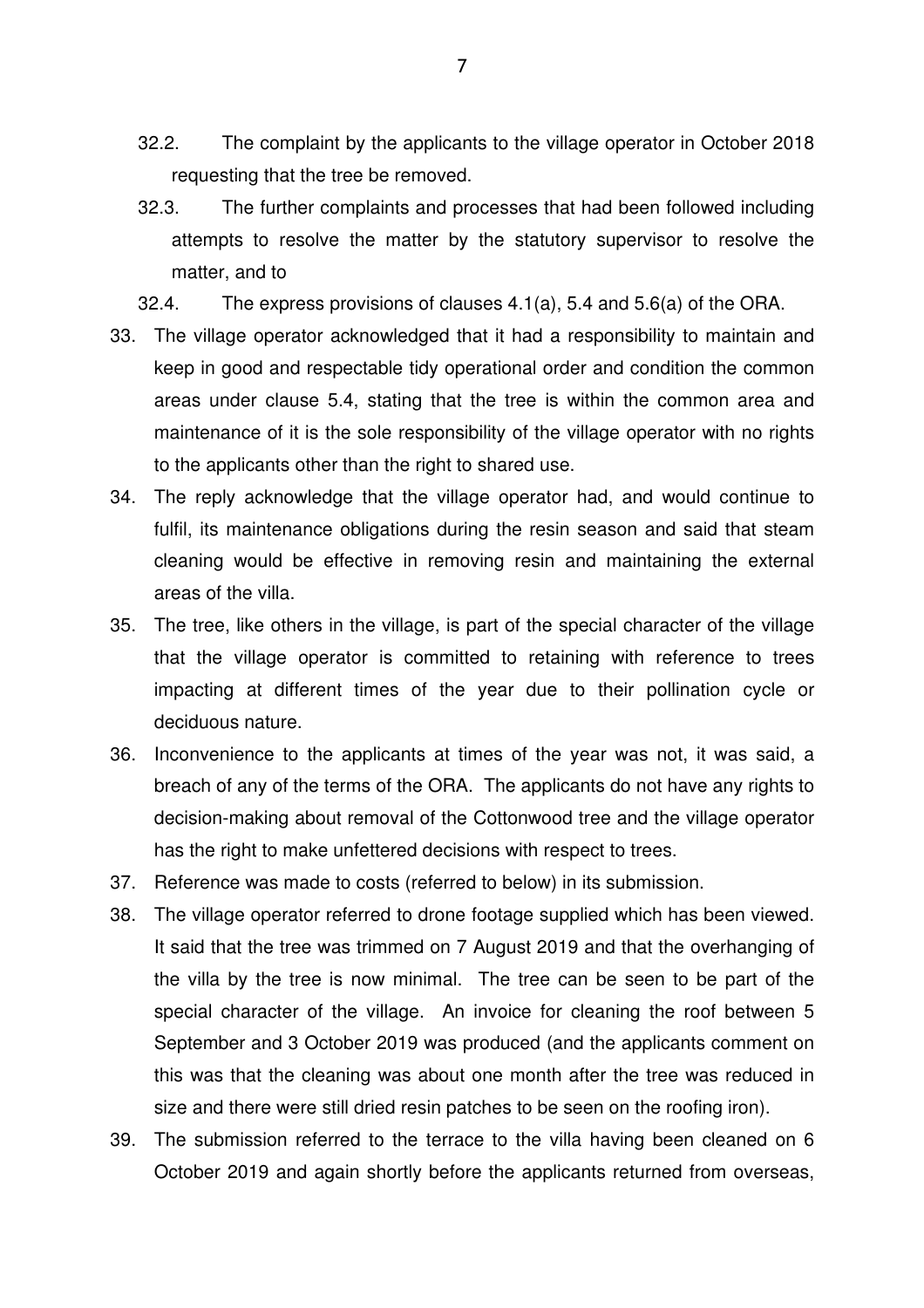with a photograph being produced taken at that time (and the applicants' response to that was that the photograph showed the wet terrace incapable of detection of marks and there was no photograph of the eastern terrace).

40. The village operator resists any order for removal of trees (including the Cottonwood tree) and says that the disputes panel has no jurisdiction to order this and it is not warranted in the circumstances. It says that it is maintaining the Cottonwood tree, the common area, and, to the extent it is obliged to, the villa and there has been no breach by it of the provisions of the ORA.

#### **Findings on material issues of fact**

- 41. There are no essential differences in the factual position taken by both parties to this dispute. The sequence of events was as set out in the background. The Cottonwood tree had been on site before the applicants' villa was constructed (and possibly before the village was developed). The applicants saw the site with that Cottonwood tree present. There was a Barbary hedge nearby a along the western boundary which was to be, and has since been, removed.
- 42. The applicants applied for occupation rights to Villa 7 and this was subsequently agreed on terms and conditions acceptable to them (and with independent legal advice, as is required). There may have been exchanges between the parties about proposals concerning the Barbary hedge or other planting along the western boundary, but that is not stated in the dispute notice as being in dispute or a ground for relief.
- 43. The applicants have complained about the Cottonwood tree and debris from it and the effects this has had on their enjoyment of their villa and the outside amenities. In the meantime the village operator has significantly cut back the Cottonwood tree. The applicants are now concerned about growth from the tree and resultant debris in the future.
- 44. The village operator does not appear to dispute that the applicants have had to deal with the consequences of the debris and resin from the Cottonwood tree. The village operator has carried out cleaning to the patio in that area and to the roof of Villa 7. The provisions of the ORA and the Code of Practice are as set out below.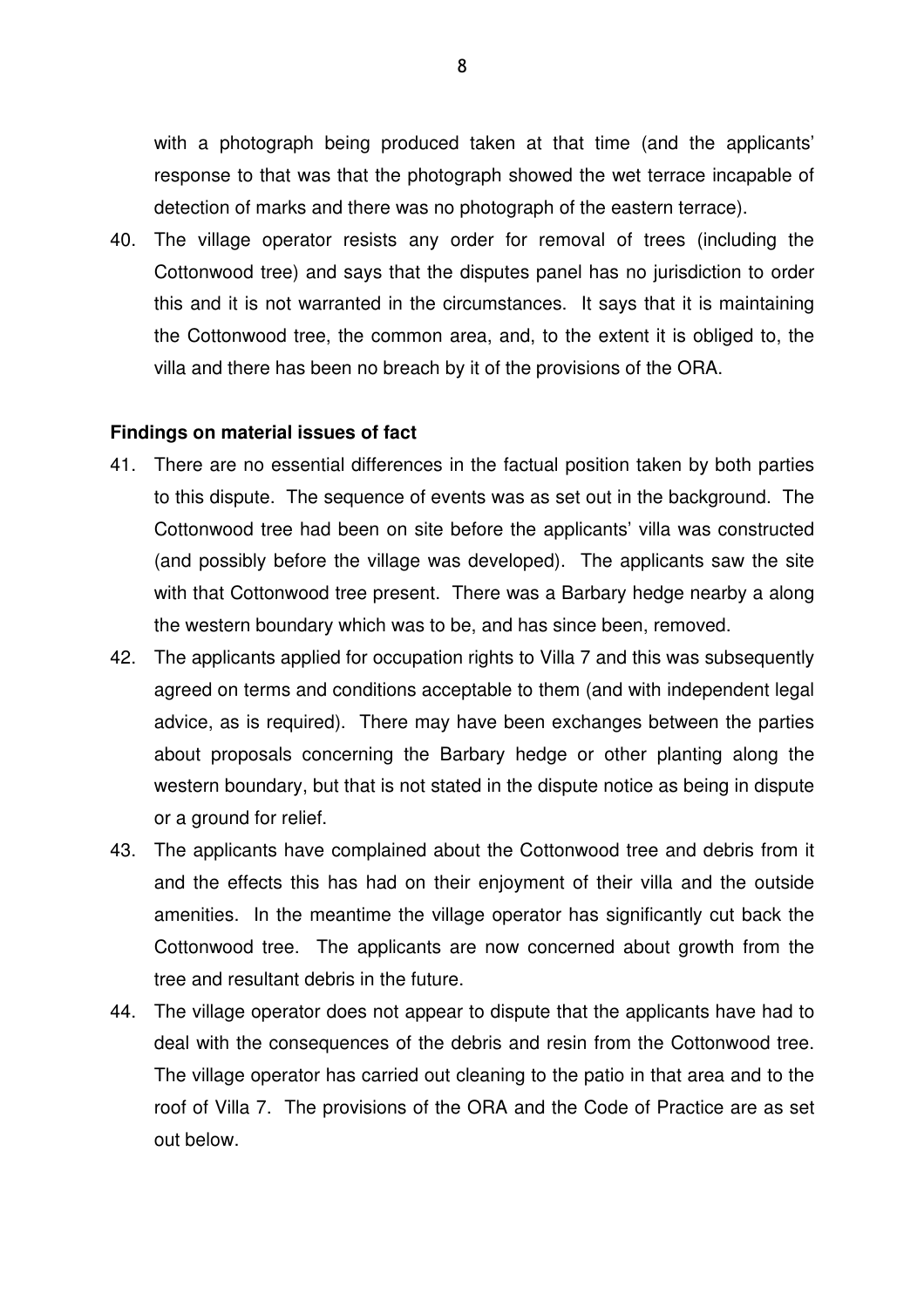## **The statutory dispute notice scheme**

45. The types of dispute for which a resident may give a dispute notice under section 53 of the RV Act are:

" …concerning any of the operator's decisions—

(a) affecting the resident's occupation right or right to access services or facilities; or

(b) relating to changes to charges for outgoings or access to services or facilities imposed or payable under the resident's occupation right agreement; or

(c) relating to the charges or deductions imposed as a result of the resident's occupation right coming to an end for any reason or relating to money due to the resident under the resident's occupation right agreement following termination or avoidance under section 31 of the resident's occupation right agreement; or

(d) relating to an alleged breach of a right referred to in the code of residents' rights or of the code of practice.

(There is also provision for a dispute notice under section 53(3) which does not apply in this case).

- 46. The village operator accepts that the applicants gave the dispute notice in the time prescribed by section 57. The provisions of section 65 concerning the holding of the hearing have been met by this decision on the paperwork.
- 47. The relevant powers that the disputes panel has under section 69 of the RV Act are to:

(a) amend an occupation right agreement so that it complies with any applicable code of practice or section 27(1); or

(b) order any party to comply with its obligations under an occupation right agreement or the code of practice, or to give effect to a right referred to in the code of residents' rights; or

 $(c)$  ... or

(d) … or

…

(e) not impose any other obligation other than in relation to the payment of costs on any party.

48. The provisions of the ORA on which the applicants rely, namely clauses 5.4 and 5.6(a) read as follows:

> "5.4 To maintain and keep in good and respectable tidy operational order and condition the common areas..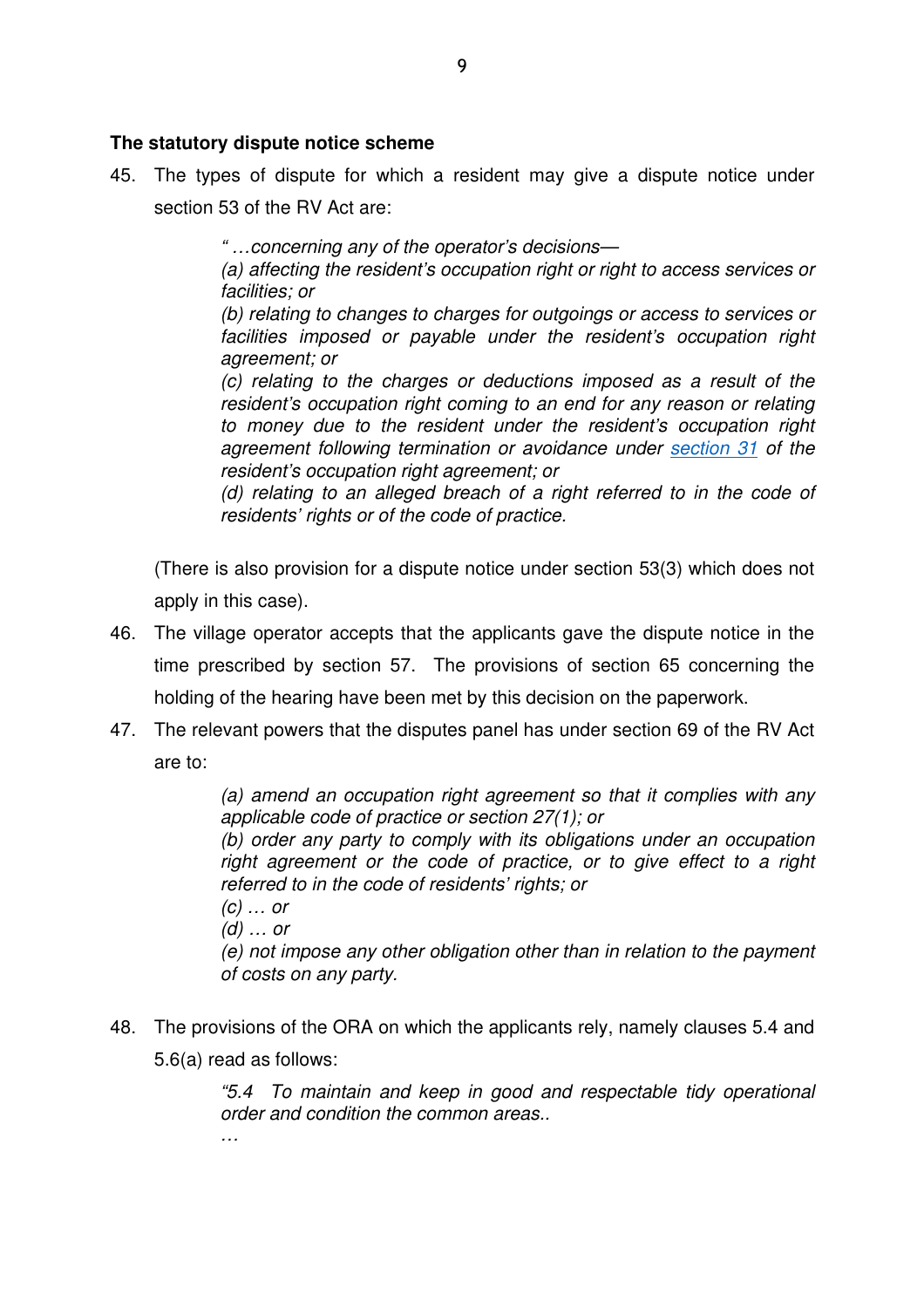5.6(a) to maintain and keep maintained in good clean tidy repair order and condition all **buildings in the village** and to arrange for the exterior of all windows to be regularly cleaned" (emphasis added).

49. The provisions of sections 40 and 40.1 of the Retirement Villages Code of Practice 2008 on which reliance is placed read:

#### "40. **General obligations**

1 The operator must maintain all buildings, plant, and equipment in clean and safe working order, suitable for their intended use."

## **Panel's decision**

- 50. To qualify as a dispute notice under section 53(1)(a) the dispute notice must relate to an "operator's decision … affecting the residents' occupation right or right to access services or facilities" or to "an alleged breach of a right referred to in the code of residents' rights or of the code of practice. Other sub paragraphs of section 53(1) do not apply.
- 51. For the disputes panel to make a legitimate order under section 69(1)(b) there would need to be some demonstrable breach by the village operator of obligations under the ORA or the Code of Practice (or other rights referred to in the Code of Residents' Rights - although the applicants have not expressly stated any reliance on that Code).
- 52. The applicants have referred to a breach of clauses 5.4 and 5.6(a) of the ORA and the provisions of the Code of Practice mentioned "because of the lack of maintenance and [the applicants'] inability to use the areas for their intended use".
- 53. That really raises two questions:
	- 53.1. Whether there has been a lack of maintenance and
	- 53.2. Whether this has caused the applicants to be unable to use the areas mentioned for their intended use.
- 54. I now consider obligations insofar as the Cottonwood tree itself is concerned, the common area surrounding the tree (but not the area occupied by Villa 7 of which the applicants have occupation rights), the patios surrounding Villa 7, the building comprising Villa 7 itself, and the applicants' furniture and furnishings and cars.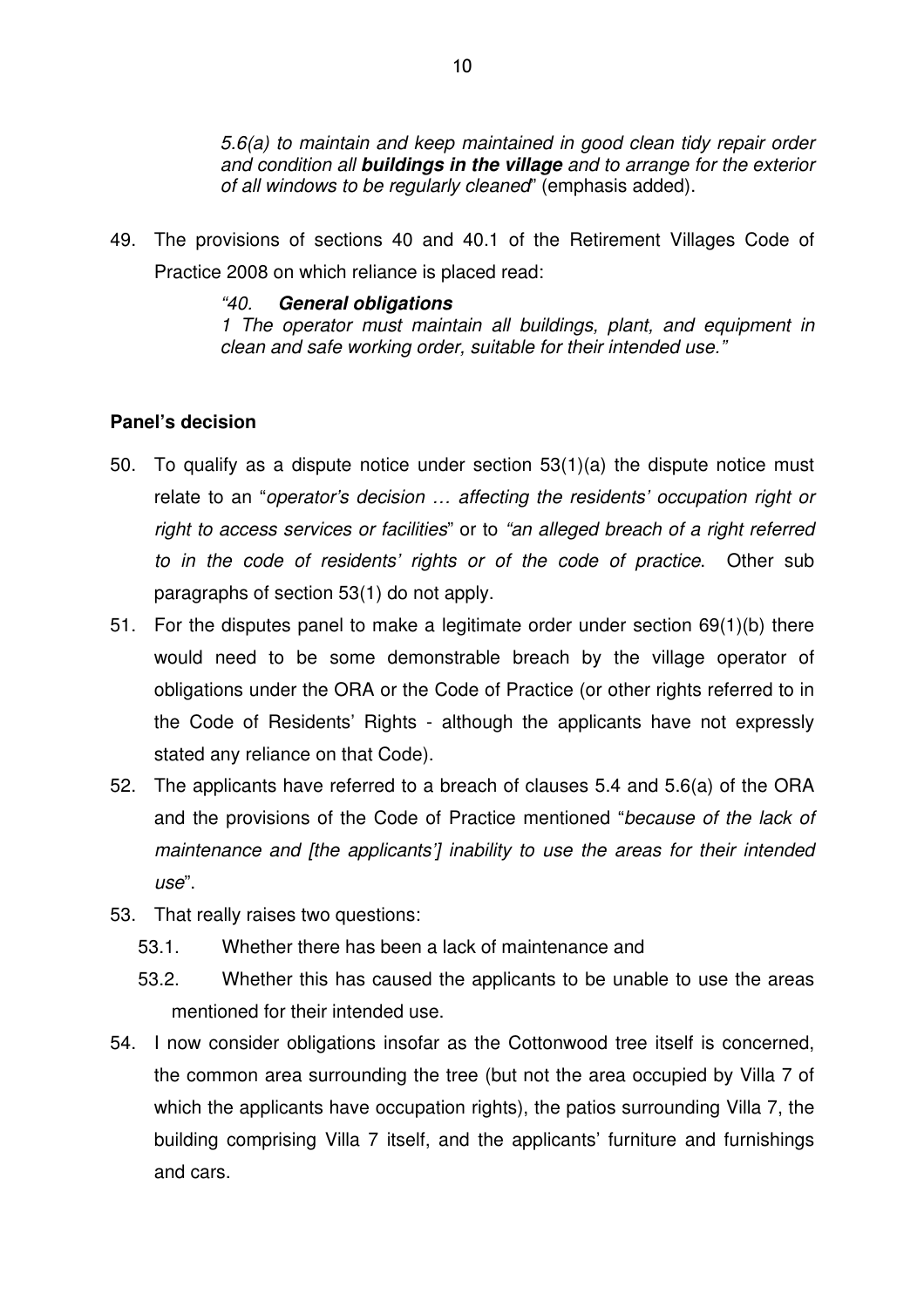55. The common areas are- those parts of the total site which are not exclusive to one resident or another, that is where all residents may have access and enjoy the amenities.

## **The Cottonwood Tree**

- 56. I have taken it that the Cottonwood tree is in fact on a common area as that appears undisputed. That tree is part of the trees amenity for the whole village as was apparent from the drone footage sighted.
- 57. The tree has been pruned by the village operator during the 2019 season. It has stated that it proposes to do so regularly and appropriately as required.
- 58. I accept its claim that the 2019 pruning that occurred is compliance with the village operator's obligation under clause 5.4 to keep the common area including the tree and where it is planted in good and respectable tidy operational order and condition. There has been no lack of maintenance of the tree.
- 59. I do not accept that compliance with maintenance obligations requires that the tree be removed and I decline the applicants' request that this be ordered.

## **Seeds Catkins and Resin**

- 60. It is not the tree that is causing problems for the applicants (although they have referred in the material to shading from light) but rather the seeds, catkins and resin coming from this Cottonwood tree.
- 61. It is the village operator's obligation:
	- 61.1. Under clause 5.4 to keep the common area surrounding the tree in good and respectable tidy operational order and condition. That does require removal of debris from the Cottonwood tree and that removal must be done comprehensively and effectively.
	- 61.2. Under clause 5.6(a) to maintain and keep maintained in good clean tidy repair order and condition Villa 7 including its exterior, windows and roof (and all other buildings in the village).
- 62. If that involves greater application because of the stickiness or the nature of the seeds, catkins and resins, then the maintenance has to be sufficiently comprehensive for that.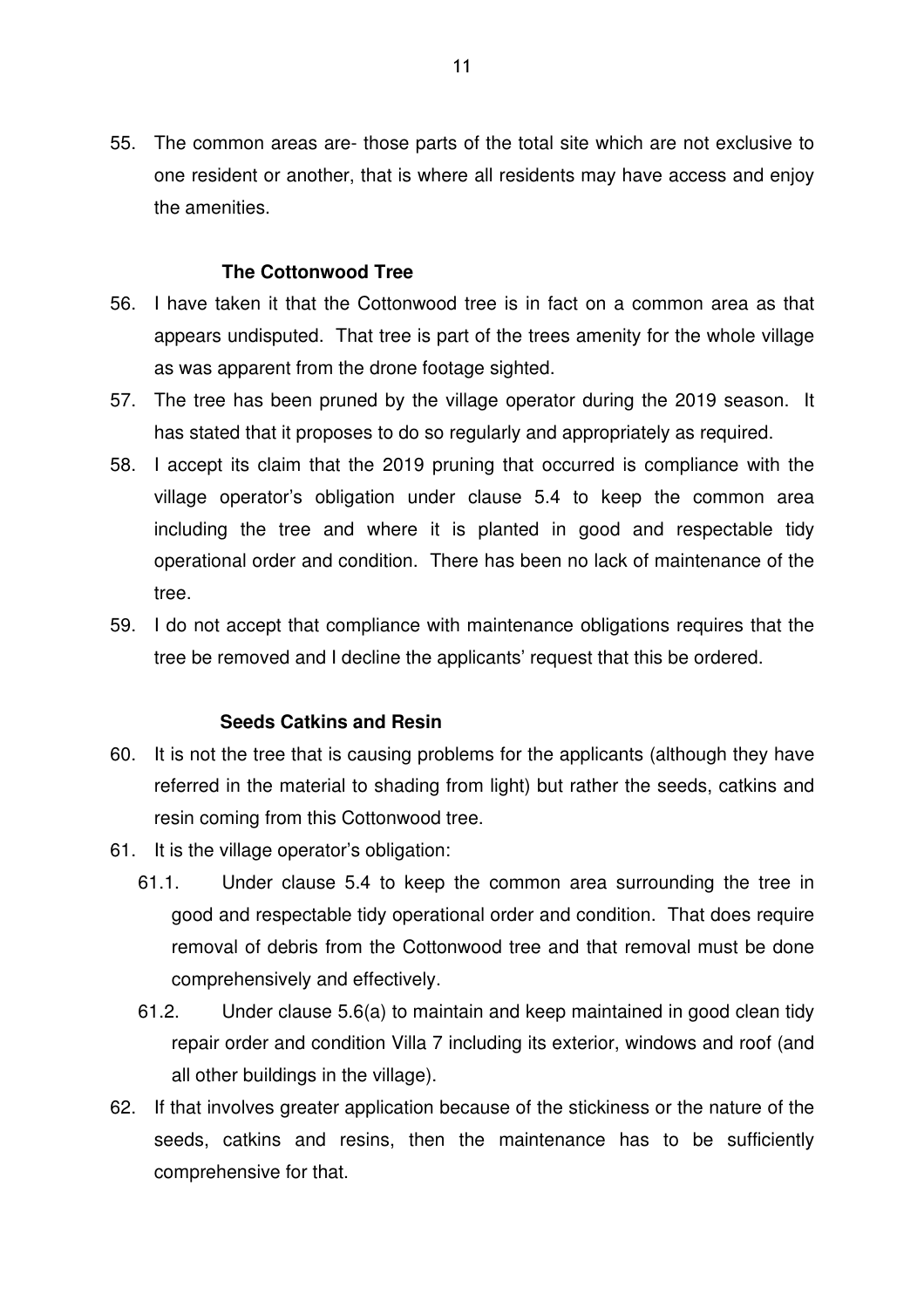- 63. The applicants are effectively wanting that this maintenance work be done sufficiently regularly during the 77% of the time when there are seeds, catkins and resin and that will need to be something which the village operator takes into account as it performs its obligations under the ORA and the express provisions of clauses 5.4 and 5.6(a).
- 64. The applicants have done certain maintenance to a degree themselves with their cleaning work and the village operator has done so too with the roof maintenance cleaning. The tax invoice dated September 2019 was for roof maintenance work for all 12 villas in the village and refers to "Rinse down" and "Wash off all areas using higher volume pressure washers to physically dislodge the dirt. "
- 65. I have concluded that this has not been done to a sufficient degree by the village operator during the period in question between occupancy of Villa 7 by the applicants in September 2018 and December 2019.
- 66. Many of the photographs were taken during this period especially 6 November 2018 and 21 April 2019 and I accept the applicants' account of the cleaning work they have had to do because of resins from the seeds and catkins including to both the general area surrounding the tree and to the exterior of the dwelling of Villa 7.

## **Code of Practice**

- 67. I do not think there has been a breach of clause 40.1 of the Code of Practice as stated above. That refers to maintenance of all buildings in clean and safe working order, suitable for their intended use. That seems to me to encompass issues differently from those covered by clauses 5.4 and 5.6 of the ORA mentioned. Clause 40.1 refers more to the cleanliness and safe working order of the building as a whole and there is no suggestion that Villa 7 is not clean and safe or as such unsuitable for its intended use.
- 68. The applicants' concern is about maintenance of the exterior and that is covered by clauses 5.4 and 5.6 of the ORA mentioned.

**Patios**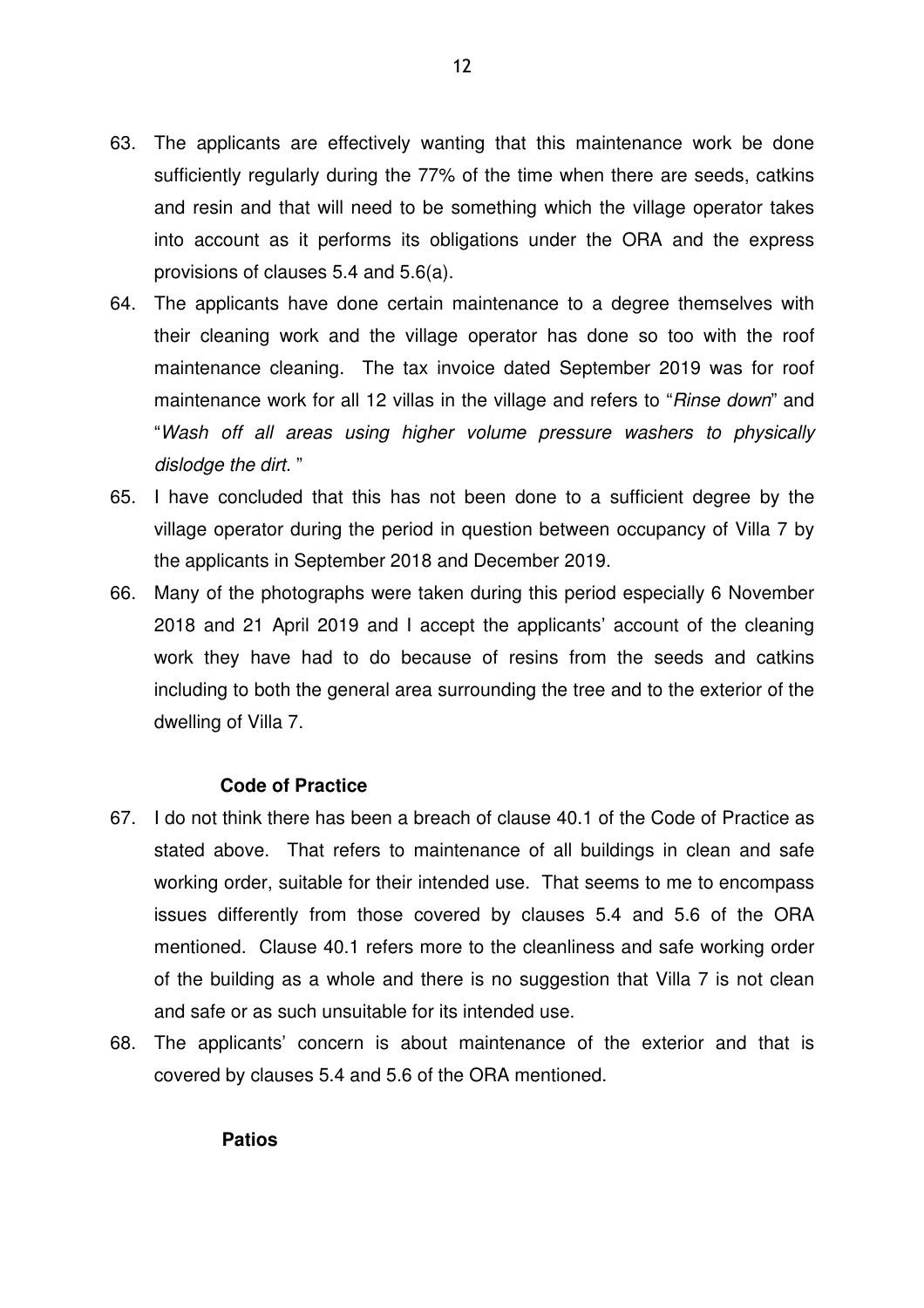- 69. It is unclear to me whether any part of the patios surrounding Villa 7 are located in any part of the common area or whether they are in that part of the site forming part of Villa 7 for which the applicants have occupation rights.
- 70. Either way, however, the answer is the same, that is that, if there is any aspect of common area maintenance required, the village operator has the obligations for that under clause  $5.4$ <sup>1</sup>; and if, as I suspect is the case, the patios are in the exclusive area occupied by the applicants, then they would form part of the buildings to which clause  $5.6(a)$  refers<sup>2</sup>. Although they are patios, I interpret clause 5.6(a) as including any structure such as a patio.
- 71. My conclusions so far as patios around the Villa 7 are concerned are first that it is the village operator's responsibility to keep these clean and well maintained; secondly, that there has been inadequate discharge of these responsibilities in the period referred to earlier, that is from occupancy by the applicants until December 2019; and thirdly that, if the discharge of that maintenance obligation requires additional cleaning work by the village operator because of the nature of the detritus from the Cottonwood tree, that extra work will need to be done regularly and by the village operator at its cost.

## **Outdoor Furniture and Furnishings and cars**

72. I do not think the village operator has any responsibilities so far as cleaning the applicants' outdoor furniture or cars is concerned. There was some reference to the interior of the villa being too small to accommodate all of the applicants' furnishings and that is it a matter for them. Insofar as there may have been furniture left outside the villa, whether on patios or otherwise, or any cars keeping these clean is the responsibility of the applicants or owners of the cars and not the village operator.

## **Summary**

73. The parties must live with the fact that there is a mature Cottonwood tree growing in close proximity to this villa. On the one hand the village operator has chosen to have this tree on its village site and it must cope with maintenance of

<sup>1</sup> Refer paragraph 61.1 above

<sup>2</sup> Refer paragraph 61.2 above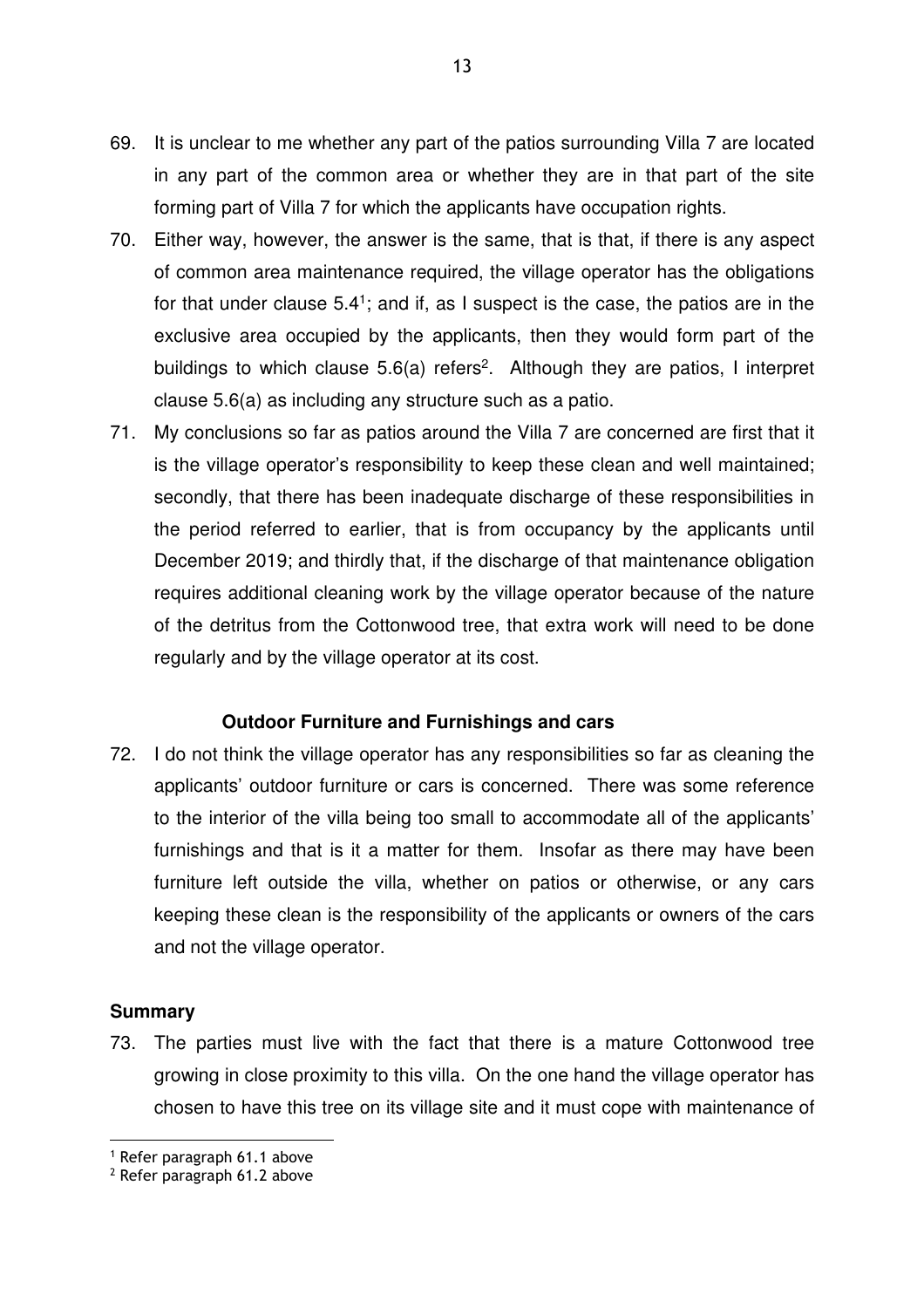the tree and maintenance of the detritus that falls from this. This is part of its maintenance obligation it has to the applicants under clause 5.4 of the common area; and the maintenance obligations it has of the building of Villa 7 under clause 5.6(a). This includes patios.

- 74. Conversely, the applicants must take responsibility that they have chosen to enter into an Occupation Right Agreement for a villa where there was an existing Cottonwood tree with associated issues concerning resin and detritus from it. They are entitled to expect the village operator to maintain that tree. This may not necessarily involve annual pruning such as occurred in 2019.
- 75. The tree must be maintained appropriately for its appearance, the nature of the village, and safety for the residents, including the applicants. It is not required to be removed.
- 76. The applicants are, however, entitled to have cleaned to a reasonable extent the seeds, catkins and resins falling from the tree and any marking that that may occasion to the exterior of the Villa 7, including patios. They are entitled to have that done on a reasonably regular basis as needed to maintain the appearance and cleanliness of the villa exterior and the village operator is obliged to do that under its maintenance obligations under clauses 5.4 and 5.6(a) of the ORA.
- 77. All other cleaning, sweeping, etc must be done by the applicants as part of their own living standards, including cleaning of their own furniture and other items left outside the villa.
- 78. I find that there has been a breach by the village operator of its obligations to the applicants in respect of Villa 7 as set out above in respect of the period since the commencement of their occupation until December 2019 but not to the extent as claimed by the applicants.
- 79. The current situation appears to be appropriately managed and controlled by the tree having been pruned in the 2019 season and for a review in August 2020; and with the cleaning that has respectively been done by both the applicants and the village operator.
- 80. Accordingly there is no relief that needs be ordered under section 69(1)(b) other than to order the village operator to continue to comply with its obligations under the ORA and the Code of Practice affecting the applicants by maintenance of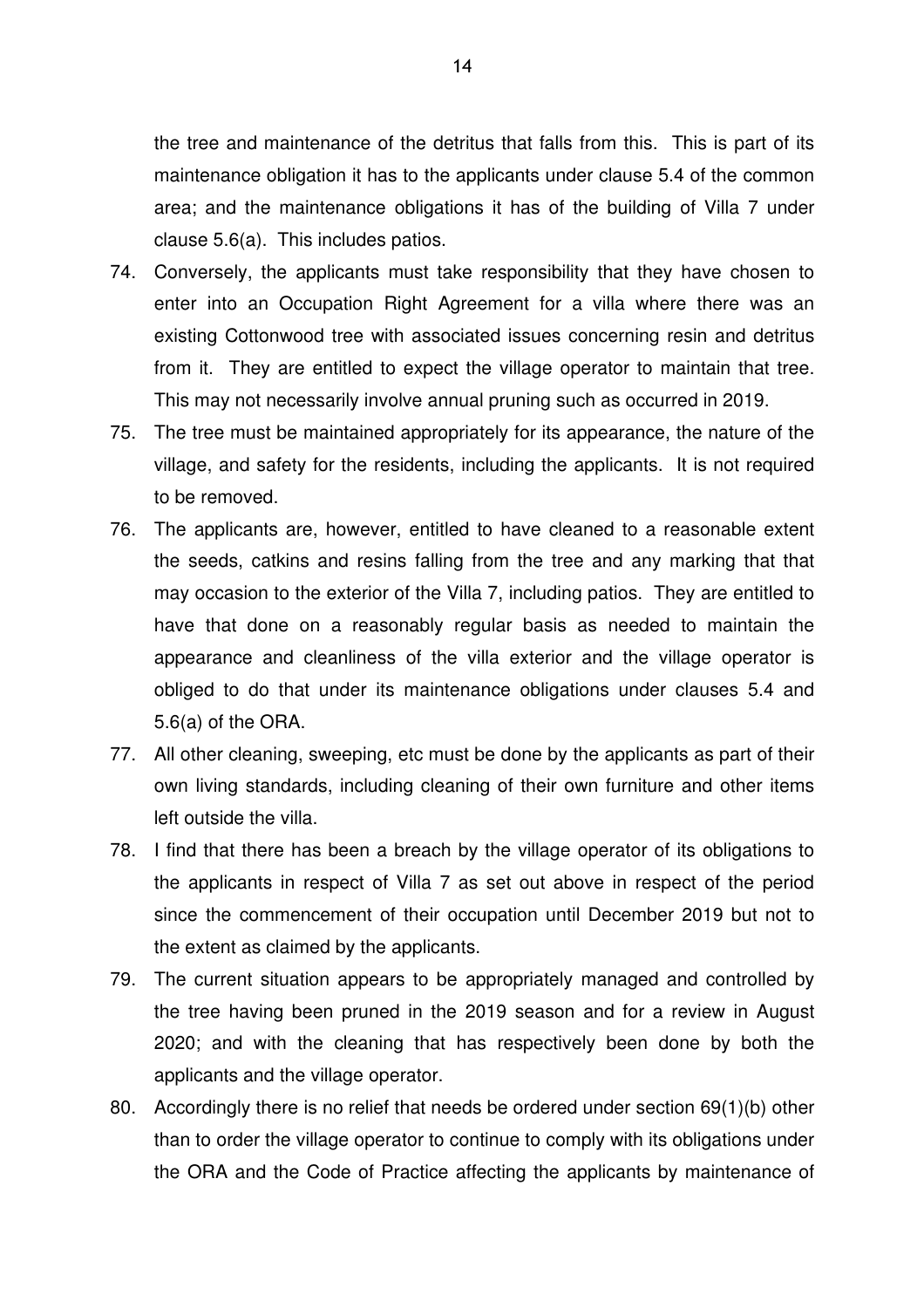the Cottonwood tree, the common area surrounding it and to comply with its obligations for cleaning and maintenance of the exterior of the building of Villa 7 and patios to the reasonable extent referred to above.

- 81. The disputes panel finds partly in favour of that applicants and makes the following orders:
	- 81.1. The respondent/village operator is to comply with its obligations under the Occupation Right Agreement with the applicants and the applicable Code of Practice in the way mentioned in this decision.
	- 81.2. That costs between the parties are reserved under the timetable below. If there is no application for costs, this will become a final order.
- 82. The disputes panel finds partly in favour of that respondent/village operator and makes the following orders:
	- 82.1. The respondent/village operator is under no obligation to remove the Cottonwood tree.
	- 82.2. That costs between the parties are reserved under the timetable below. If there is no application for costs, this will become a final order.
- 83. I make this an interim decision so that the parties may have the opportunity for submission as to costs.
- 84. Any application for costs by one party against the other is to be made in writing to me and copied to the other party by no later than 20 working days from the date of this decision.
- 85. Any opposition is to be in writing to me and copied to the other party within 10 working days thereafter.
- 86. Any reply is to be in writing to me and copied to the other party within 5 working days thereafter.

Jukander

................................................................... Single member

> 16 March 2020 Date of decision